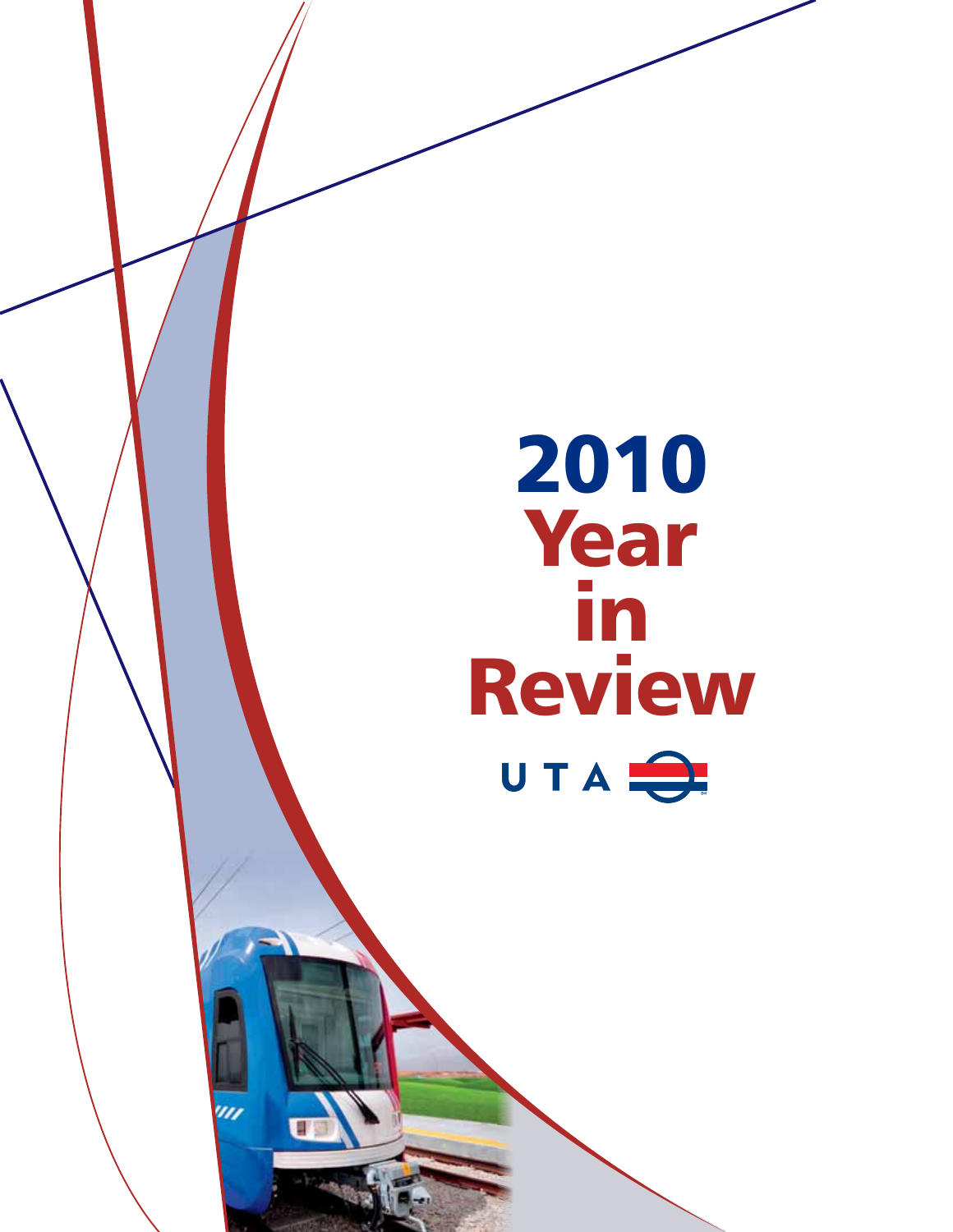## From the General Manger



UTA marked its 40th anniversary in 2010. I am honored to have been part of UTA for more than 30 of those years. I remember when we were a small, 67-bus operation with one garage. Now we are a vibrant, multimodal transit system serving six counties with 118 bus routes, 20 miles of TRAX light rail lines and 44 miles of FrontRunner commuter rail.

Despite the current economic challenges, I have never been more excited about our future. We're working hard to place a major transit stop within reach of every resident in the counties we serve. We are even closer to that goal with the FrontLines 2015 program, which will add 25 miles of light rail in Salt Lake County and 45 miles of

FrontRunner commuter rail in Salt Lake and Utah counties. In 2010 we completed more than half of the FrontLines 2015 program and announced the openings of the Mid-Jordan and West Valley TRAX lines for summer 2011.

We're on track to complete the rest of the lines in this massive project by 2015, as promised. None of these major projects would be possible without the support of community members along the Wasatch Front. So as we celebrate 40 years of service, remember our best years are yet to come.

Warm Regards,

Michael Allegra General Manager Utah Transit Authority

## 2010 Progress

#### FrontLines 2015 Progress

UTA has been busy constructing the largest transit project in its history—the \$2.8 billion FrontLines 2015 project—making significant progress in 2010. The FrontLines 2015 project will feature 25.2 miles of light rail over four lines: the Mid-Jordan, West Valley, Airport and Draper lines. The project also includes the 45-mile FrontRunner South commuter rail line spanning from Salt Lake City to Provo. All projects are currently under construction. UTA announced the Mid-Jordan and West Valley lines to open in August 2011.

| <b>Frontlines 2015 Progress in 2010</b> |                  |
|-----------------------------------------|------------------|
| Line                                    | Percent Complete |
| FrontRunner South                       | 74               |
| Mid-Jordan                              | 95               |
| <b>West Valley</b>                      | 87               |
| Draper                                  | 14               |
| Airport                                 | 43               |
| Jordan River Service Center             | 96               |
| Overall                                 | 72.2             |

#### Social Media

account, and UTA blogs at www.letsrideuta.com. All of these efforts are aimed at building stronger In 2010, UTA launched several social media communication tools including a Facebook page, Twitter relationships with our customers and community members. Making regular posts through these tools helps riders be informed about UTA happenings. More importantly, these tools help UTA converse with riders and be more responsive to their needs.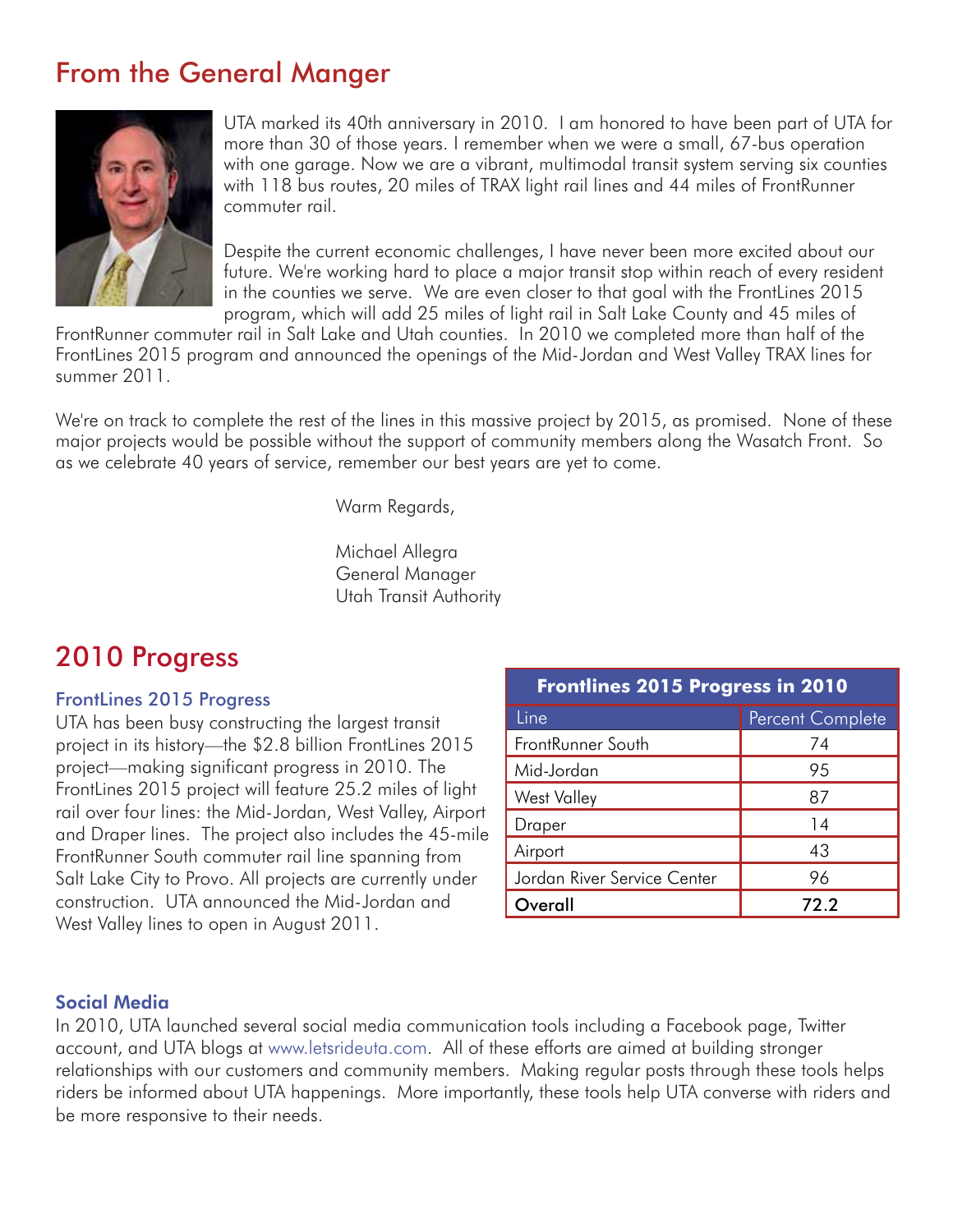## UTA Board of Trustees Goals 2010

## FrontLines 2015 Project

**Goal:** Complete 68 percent of 2015 program project tasks by the end of 2010. Status: Accomplished, reached 72 percent completion of tasks.

#### Strategic Projects

**Goal:** Assist the Wasatch Front's Metropolitain Planning Organization (MPO) with the development of a regional vision and plan for sustainable transit service to the year 2040. Develop a Transit Oriented Development (TOD) system plan that identifies opportunities for increasing ridership, revenue and accessibility across the region through development near transit stations and corridors.

Develop a 2020 Strategic Plan that delineates the desired future outcomes associated in the following areas and aligns those outcomes with the financial plan: -

- System Sustainability economic, environmental, social
- Family of services and service strategies
- Technology
- Facilities
- Organizational Structure

Structure an asset management process compliant with the ISO 9001:2000 Quality by the end of 2010

Develop a Management Standard for reasonably ensuring the UTA infrastructure maintains a state of good repair, as defined by the Federal Transit Administration.

**Status:** Accomplished.

#### Revenue Development (to assist in building Capital Projects)

Goal: Develop \$225,000,000 in revenue. Status: Accomplished. Reached \$233,098,397 in revenue.

#### Investment per Rider (IPR)

Goal: Reduce IPR to \$3.96. **Status:** Accomplished. Reduced IPR to \$3.53.

#### Ridership

**Goal:** Maintain a positive ridership growth trend based on a five-year moving average. Status: Accomplished. Ridership increased by three percent over 2009 to reach 39,044,453.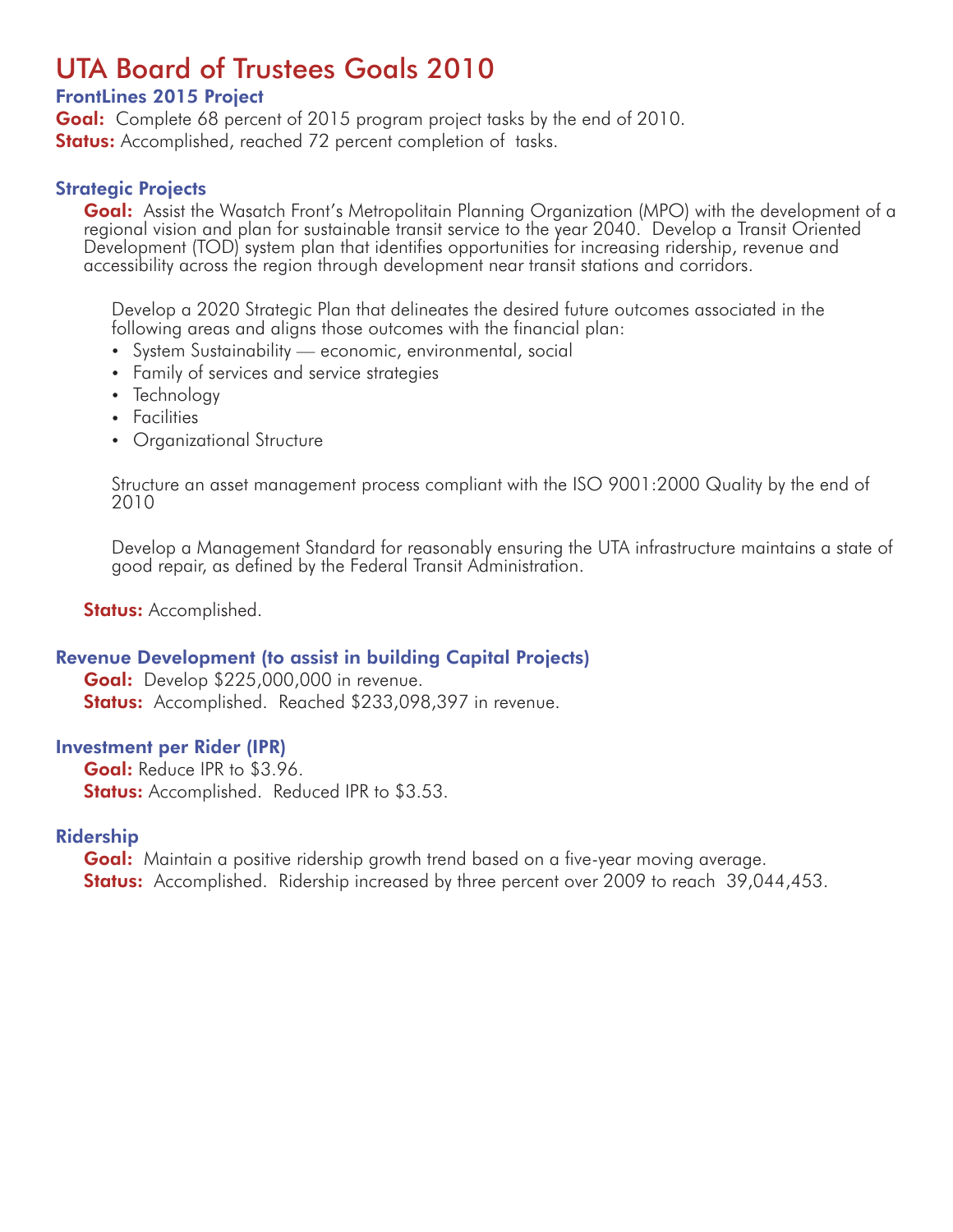## UTA Revenues

UTA receives operating revenues from various sources including sales tax, farebox, federal preventative maintenance grants, advertising, interest and a small amounts from other areas. Capital sources to fund capital projects, such as construction of transit infrastructure and TRAX light rail, come from net operating revenues, federal grants, local contributions and bonding.

## Operating Revenue

In 2010 UTA had a flattening trend in sales tax revenue due to the struggling economy. The total operations budget was approximately \$173,827,000. UTA draws funding mainly from a local-option sales tax raised by the cities and counties it serves. A basic breakdown of where UTA receives its operating funding is shown below.



## Ridership

UTA's total system ridership in 2010 reached 39,044,453 with more than 13.4 million rides on TRAX, 22.2 million on UTA buses and 1.4 million on FrontRunner.

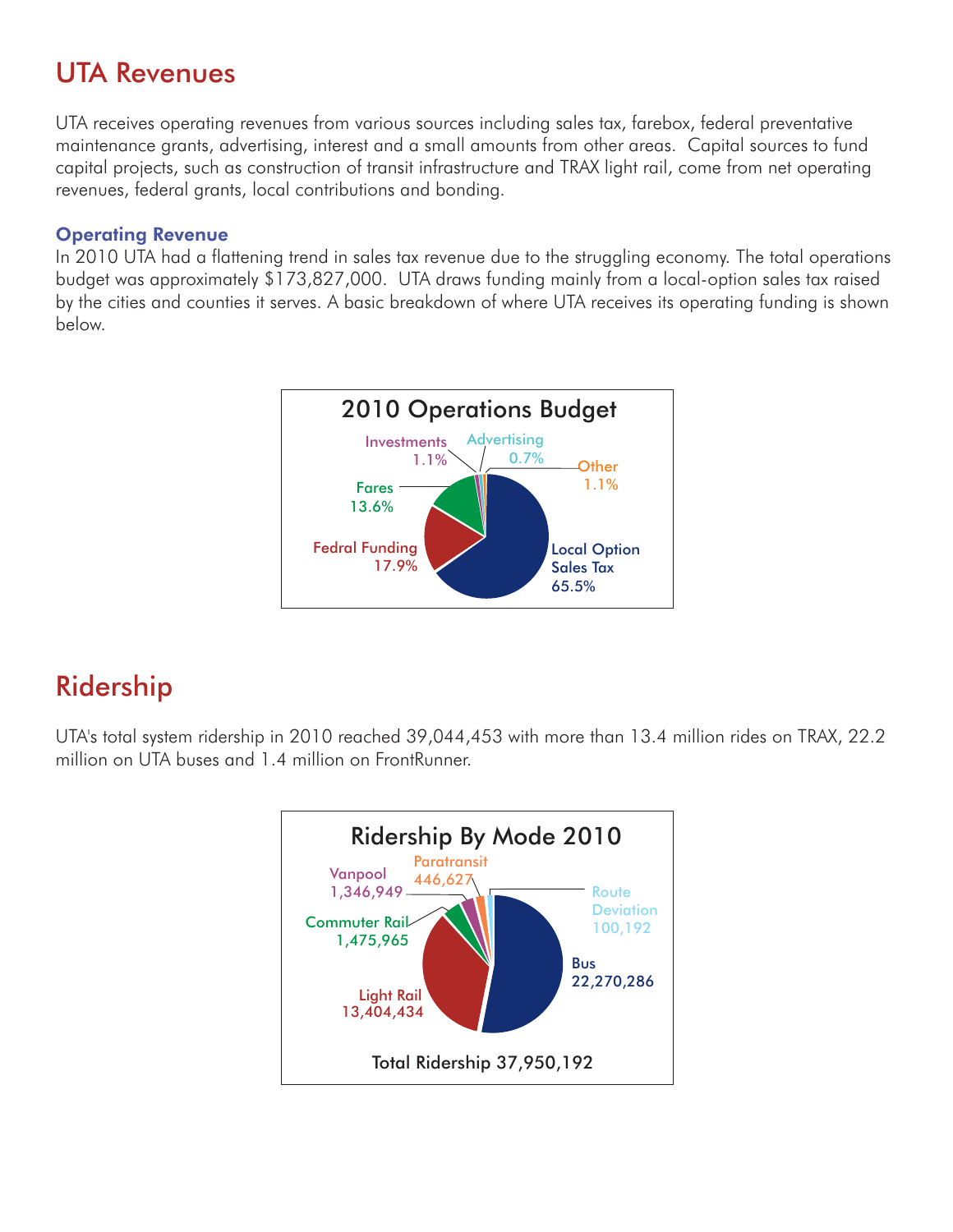## Transit Oriented Development (TOD)

In the 2010 legislative session, the Utah State Legislature passed Senate Bill 272, which authorized UTA's participation as a limited partner in up to five TOD projects. The five TOD projects would be selected based on developer and tenant interest as well as project readiness. The sites that have been tentatively identified are: Jordan Valley, Sandy Civic Center, Sugar House, Clearfield and 3900 South. Sites not listed in the five are not precluded as TODs but may substitute the above mentioned sites if their level of project readiness and developer interest warrants elevating them into the five approved projects.

## 3900 South TOD



## Salt Lake Central Station and surrounding area

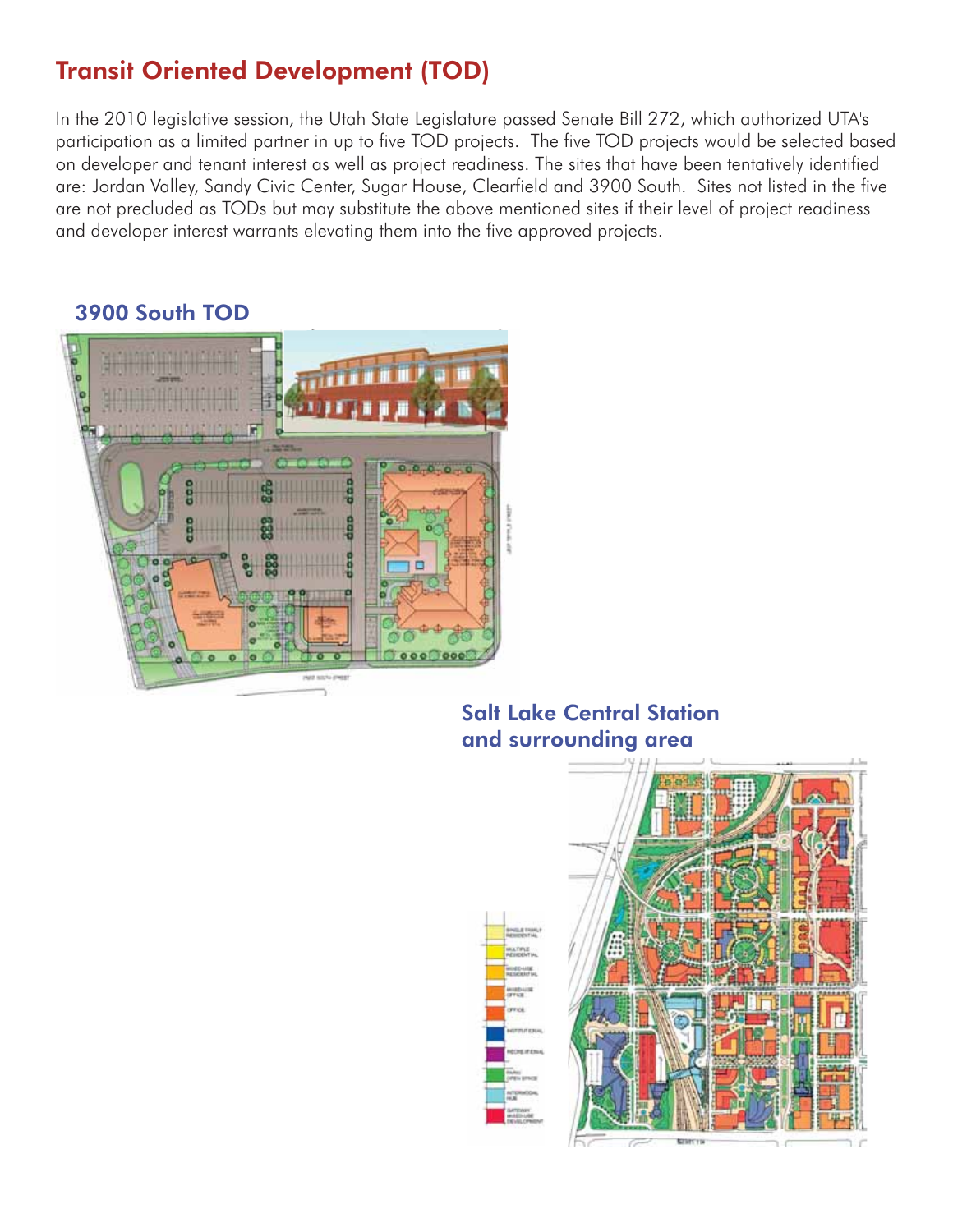# About UTA

## **Mission**

Utah Transit Authority strengthens and connects communities, enabling individuals to pursue a fuller life with greater ease and convenience by leading through partnering, planning, and wise investment of physical, economic, and human resources.

## Company History

The Utah Transit Authority (UTA) was incorporated on March 3, 1970 under authority of the Utah Public Transit District Act of 1969 to provide a public mass transportation system for Utah communities. With a service area of more than 1,400 square miles, UTA is



one of the largest geographic public transportation agencies in the country. UTA serves 75 cities in six counties along the Wasatch Front. The population of UTA's service area is estimated at 2 million residents and represents 79 percent of Utah's total population.



#### TRAX, FrontRunner, MAX

UTA opened its first TRAX light rail line on December 5, 1999. UTA's second light rail line, from downtown Salt Lake City to the University of Utah, opened just prior to the 2002 Winter Olympics. Two additional TRAX lines, the West Valley and Mid-Jordan lines, will open August 7, 2011.

UTA opened its first commuter rail line, the FrontRunner, on April 27, 2008. The 44-mile line provides service from Salt Lake City to Pleasant View in Weber County. UTA also opened its first MAX Bus Rapid Transit (BRT) line in 2010, complete with dedicated lanes and shelters.